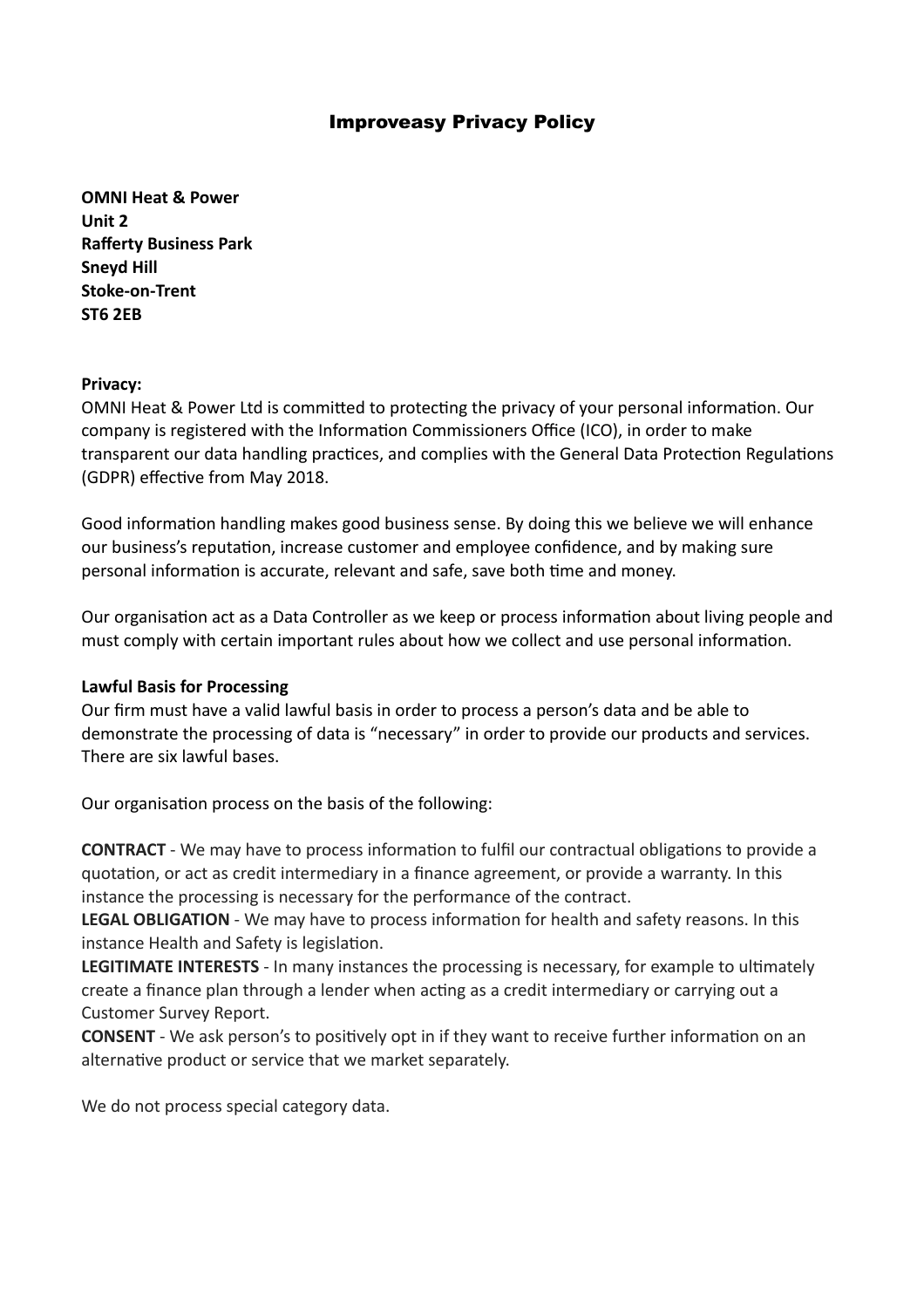# **Collection of Information – Your consent**

We may collect personal information from you if you provide it voluntarily. If you do provide personal information to use, we will assume that you have read this Privacy Notice and have consented to us using your personal information in the ways described in this Policy and at the point where you give us your personal information. If, after providing us with personal information, you later decide that you do not want us to use it for particular purposes, then please write to us at the address shown.

# **Collection of your Information**

We may collect and process the following data:

- Information you provide when buying our products or services;
- Information you provide to us by filling in our forms;
- Information collected through correspondence with our Sales and/or Customer Relations teams;
- Information you provide to us through the recruitment process;
- Information you provide to us in order to register for alerts;

Social Media interaction;

Statistical data about your browsing actions and patterns for the administration of your application for employment;

We may require you to submit personally identifiable information in order for you to make use of our services. You confirm that any information you enter or provide will be true. We will only request and collect information which is necessary or reasonable in order to provide you with your requested services and to improve the services that we provide. It will not be a requirement to provide any additional information which is not needed to provide the services.

### **Reasons for Collection of your Information**

In the course of our dealing with you we may collect and process certain information about you, including your name, date of birth, address, contact details (including your email address and contact telephone number), payment details (where applicable), and other information about you in respect of which services and products may be provided. Your personal information may be used by us, our employees, contractors or agents to:

- identify you during any communication between you and us;
- assess eligibility for services and products (whether provided by us or on our behalf);
- carry out regulatory checks and meet our obligations to our regulators;
- communicate with you to arrange the provision of such services and products;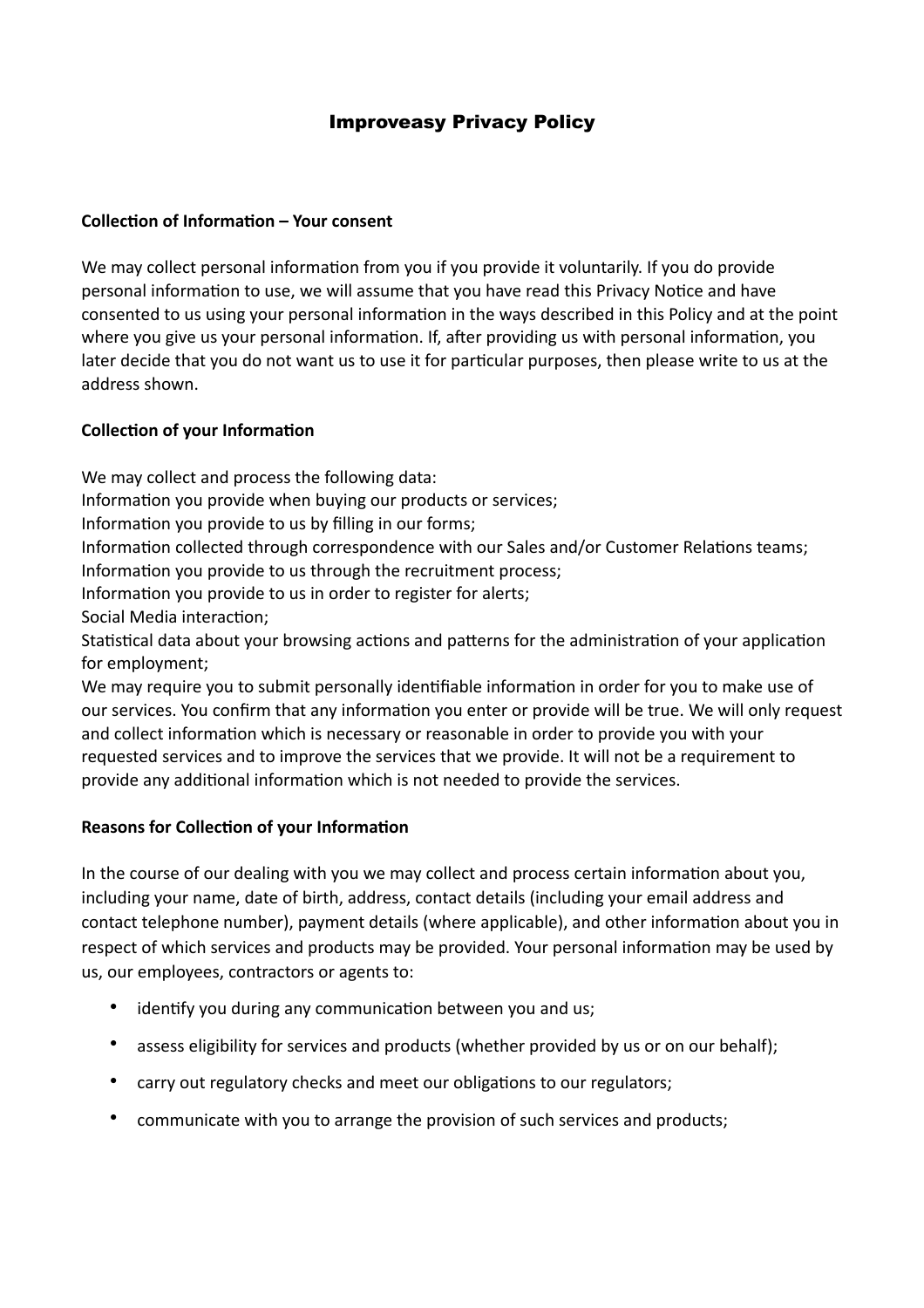- administer and provide such services and products;
- detect and prevent loss, fraud and other criminal activity;
- carry out credit reference checks through associated third parties;
- carry out market research and to help us review, develop and improve the services and products we offer; and
- contact you (in accordance with your preferences), by post, telephone, SMS, email and other electronic means with information about products, services, promotions, and offers that may be of interest to you.
- Keep legal certificates and work records relating to the services we have provided to you including details relating to:

Warranty, maintenance and guarantee information;

Any information which we consider may be required by the Health and Safety notice, product recall or modification;

Industry Body Documentation and records;

Records of Advice given;

In the event that we sell or buy any business or assets, we may disclose personal information held by us to the prospective seller or buyer of such business or assets. If we or substantially all of our assets are acquired by a third party, personal information held by us will be one of the transferred assets.

Your personal information may also be used by us, our employees or agents if we are under a duty to disclose or share your personal information in order to comply with any legal obligation, or in order to enforce any agreement we have with or otherwise concerning you, or to protect our rights, property or safety or those of our customers, employees or other third parties.

### **With whom do we share your personal information?**

Third parties such as our Principal, the Financial Conduct Authority, a finance lender (where applying for a finance option where we act as a credit intermediary), a finance credit broker, credit reference agencies (who may check the information against other databases, public or private to which they have access), or fraud prevention agencies. This information may come from your interactions with us or them through applying for finance or other consumer finance product; or ascertain from the way in which the loan is administered and managed.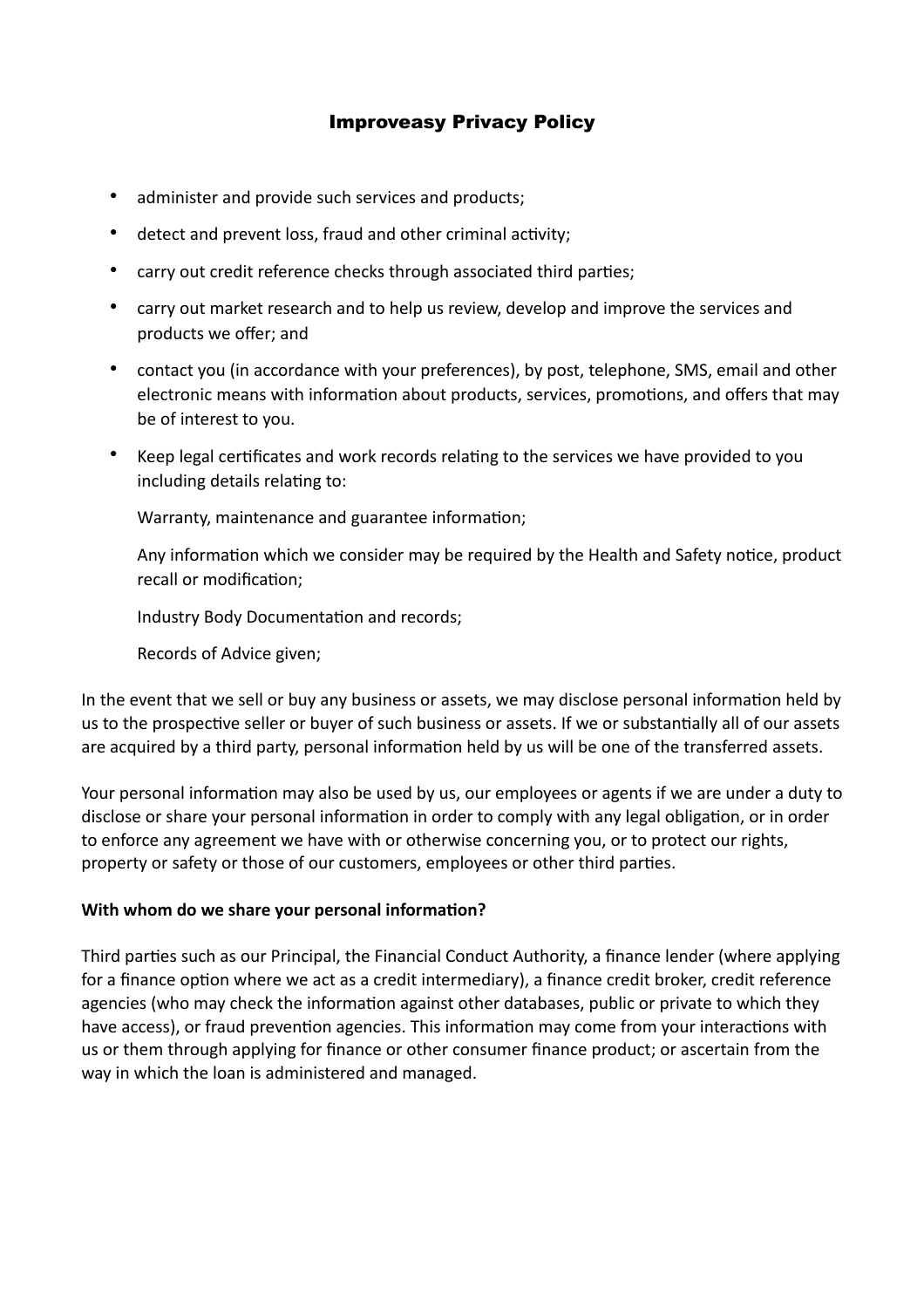In connection with the above purposes, your personal information may be transferred to, or otherwise processed by third party service providers acting on our behalf, our agents and law enforcement authorities (including the police).

### **Access to Information**

The GDPR gives you the right to access information held about you. You have the right to ask for a copy of the personal information held about you. You also have the right to ask for inaccuracies in information to be corrected. Any access request is not subject to a fee unless the requests are unreasonable in which case a fee may be charged and will be disclosed at the time of request. A copy of the information held about you by us can be requested by writing to us at the address shown.

# **Transfer of Information Abroad**

We will not transfer your personal information outside the EU without first obtaining your consent.

# **Change of Policy**

We may occasionally change the Privacy Notice to reflect customer and company feedback. Any changes will be shown on this page.

### **Breach Notification**

Our business has the effective processes to identify, report, manage and resolve any personal data breaches.

### **Dealing with Data Protection Complaints**

We aim to comply fully with our obligations under the General Data Protection Regulations. If a customer has any questions or concerns regarding our company's management of personal data including their right to access data about themselves, then they should contact Adam Crake the director, who is responsible for ensuring our company is compliant with data protection and is the nominated data protection lead or Data Protection Officer (DPO).

If our company holds inaccurate information, then the customer should write to our firm at the address shown providing the director with any evidence to show what the information should say keeping copies of the correspondence. If after a reasonable amount of time (28 days is recommended) the information has not been corrected, then the customer can make a complaint.

There are two courses of action:

1. Contact the director to process the complaint.